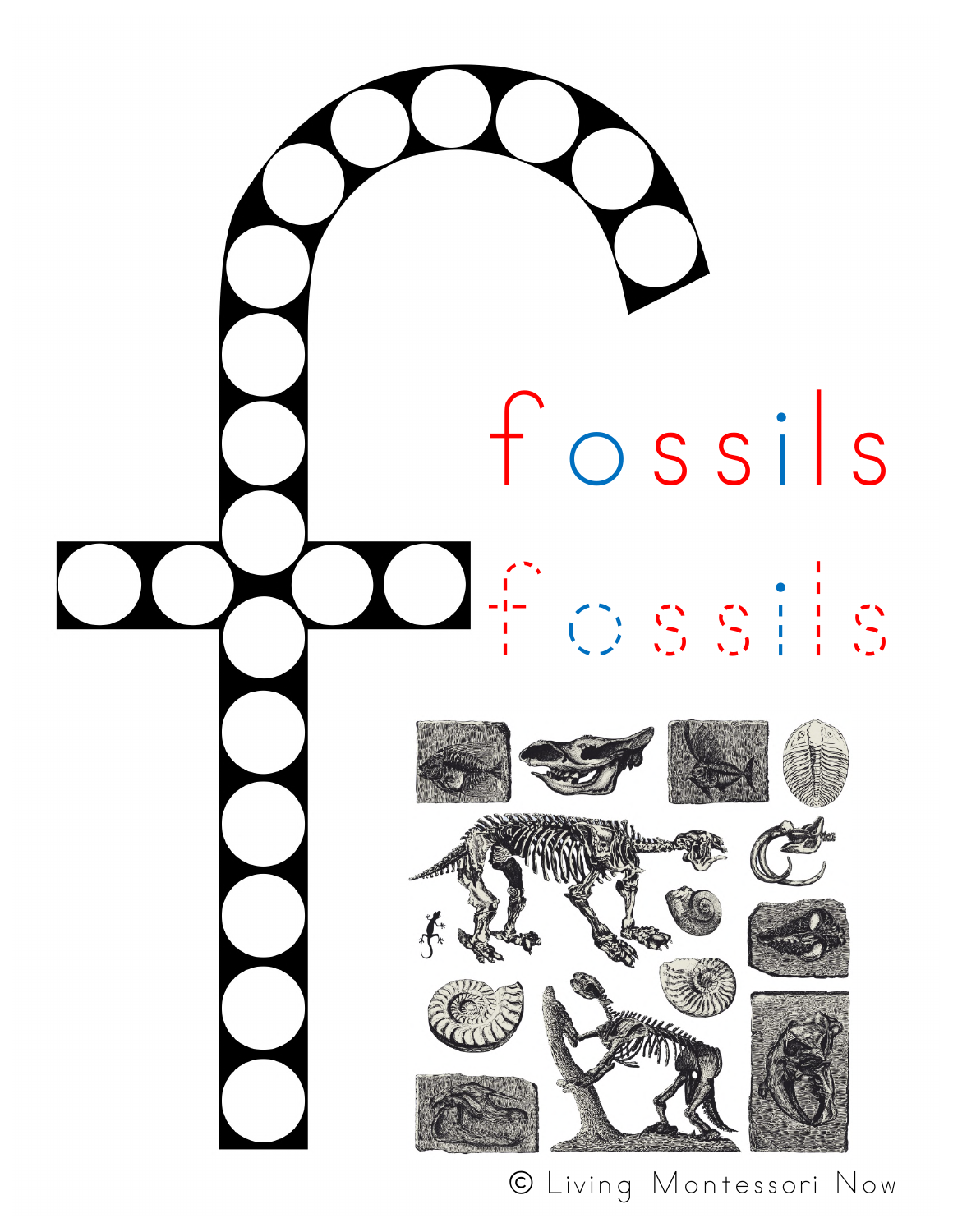





© Living Montessori Now